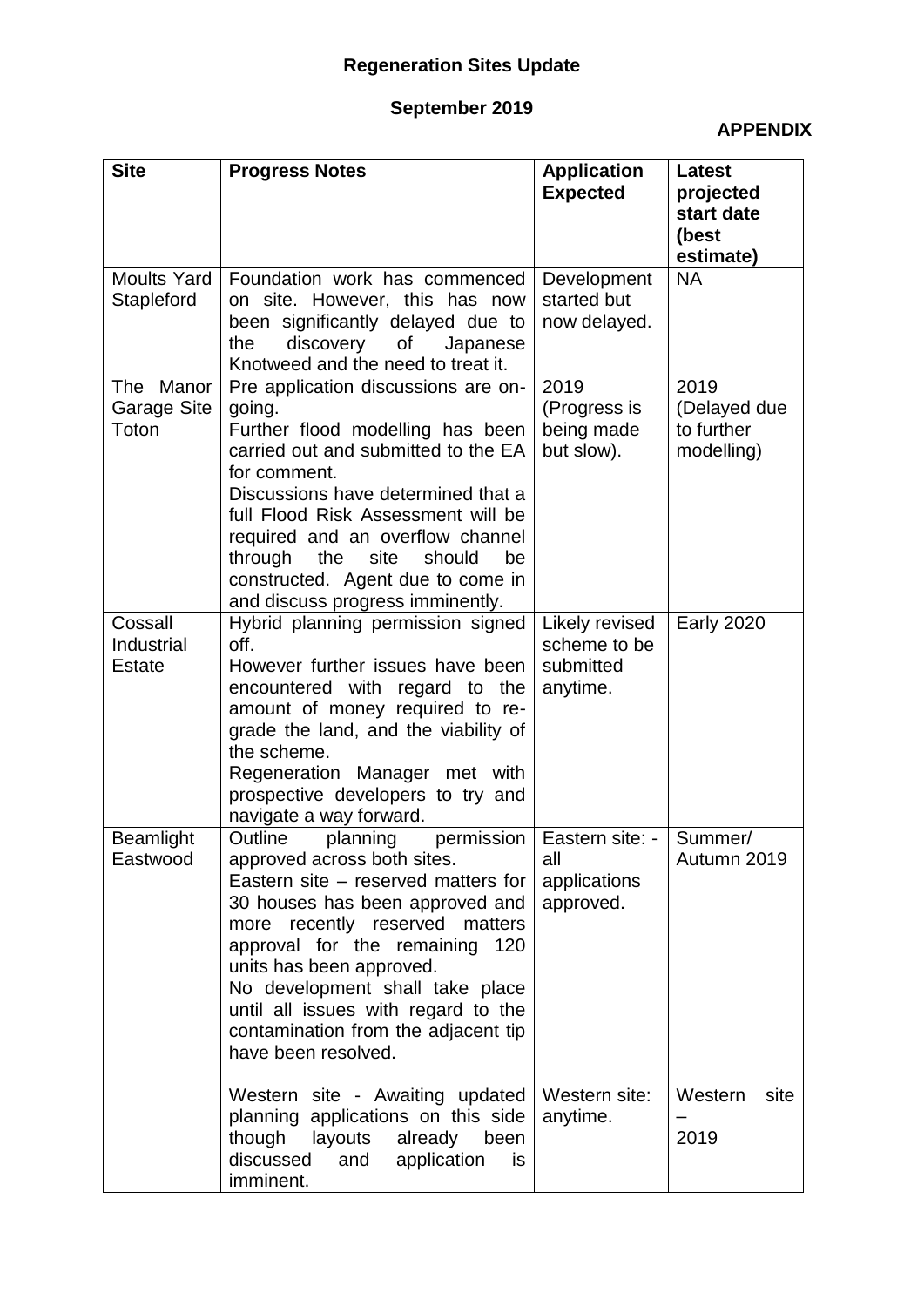| September 2019 |  |
|----------------|--|
|----------------|--|

| <b>Site</b>                                                | <b>Progress Notes</b>                                                                                                                                                                                                                                                                                                                                                                                                                                                                                          | <b>Application</b><br><b>Expected</b>                                                                                                       | <b>Latest</b><br>projected<br>start date<br>(best<br>estimate)                                                                                 |
|------------------------------------------------------------|----------------------------------------------------------------------------------------------------------------------------------------------------------------------------------------------------------------------------------------------------------------------------------------------------------------------------------------------------------------------------------------------------------------------------------------------------------------------------------------------------------------|---------------------------------------------------------------------------------------------------------------------------------------------|------------------------------------------------------------------------------------------------------------------------------------------------|
| Hilltop<br>House<br>Eastwood<br>(Former<br>Cash<br>Office) | Planning Committee resolved to<br>grant planning permission in April<br>for 15 houses and 4 apartments.<br>Currently still waiting for the S106<br>to be signed.<br>The adjacent health building has<br>also been sold, which may result in<br>a further scheme coming forward in<br>the future.                                                                                                                                                                                                               | N/A                                                                                                                                         |                                                                                                                                                |
| <b>Brinsley</b><br><b>High Street</b>                      | Neighbours and land owners have<br>spoken<br>been<br>to<br>and<br>generic<br>enthusiasm<br>from<br>for<br>most<br>redevelopment<br>0f<br>the<br>area.<br>However,<br>whilst<br>numerous<br>developers have been contacted<br>about this site and some<br>have<br>spoken to the site owners directly,<br>interest is limited. This is due to the<br>need to acquire several sites in<br>order to make a viable scheme and<br>the differing financial aspirations of<br>the land owners.<br>No further progress. | <b>Discussions</b><br>on-going, but<br>limited<br>progress thus<br>far and<br>unlikely to<br>move from<br>this position<br>currently.       | Start date not<br>currently<br>anticipated<br>until an<br>agreement<br>can be<br>reached on<br>the<br>development<br>viability of the<br>site. |
| <b>Beeston</b><br>Cement<br>Depot                          | Ongoing discussions with Network<br>Rail about bringing this site forward<br>and Network Rail have recently got<br>internal support to release this site.<br>Network Rail's<br>statutory<br>pre-<br>application process has concluded<br>therefore<br>and<br>application<br>pre<br>discussions with the Council are<br>currently ongoing. Nevertheless, we<br>have not had any contact from the<br>site owners (Network Rail) recently.                                                                        | Pre<br>application<br>stage.                                                                                                                | 2019, though<br>more likely<br>2020.                                                                                                           |
| Wadsworth<br>Road,<br>Stapleford                           | School site is now occupied by the<br>Haven Group who have a 3 year<br>deal and are paying rent for it. The<br>County<br>got<br>a planning<br>agent<br>involved<br>and<br>small<br>housing<br>a<br>scheme was discussed in 2015,<br>however the County do not wish to<br>this, even though<br>pursue<br>the<br>financial returns could be beneficial.                                                                                                                                                          | The County<br>Council do<br>not wish to<br>pursue<br>developing<br>the area of<br>open space<br>adjacent to<br>the site. Their<br>reasoning | Will not come<br>forward for<br>development<br>until such<br>time as the<br>County<br>Council<br>decide to sell<br>the site.                   |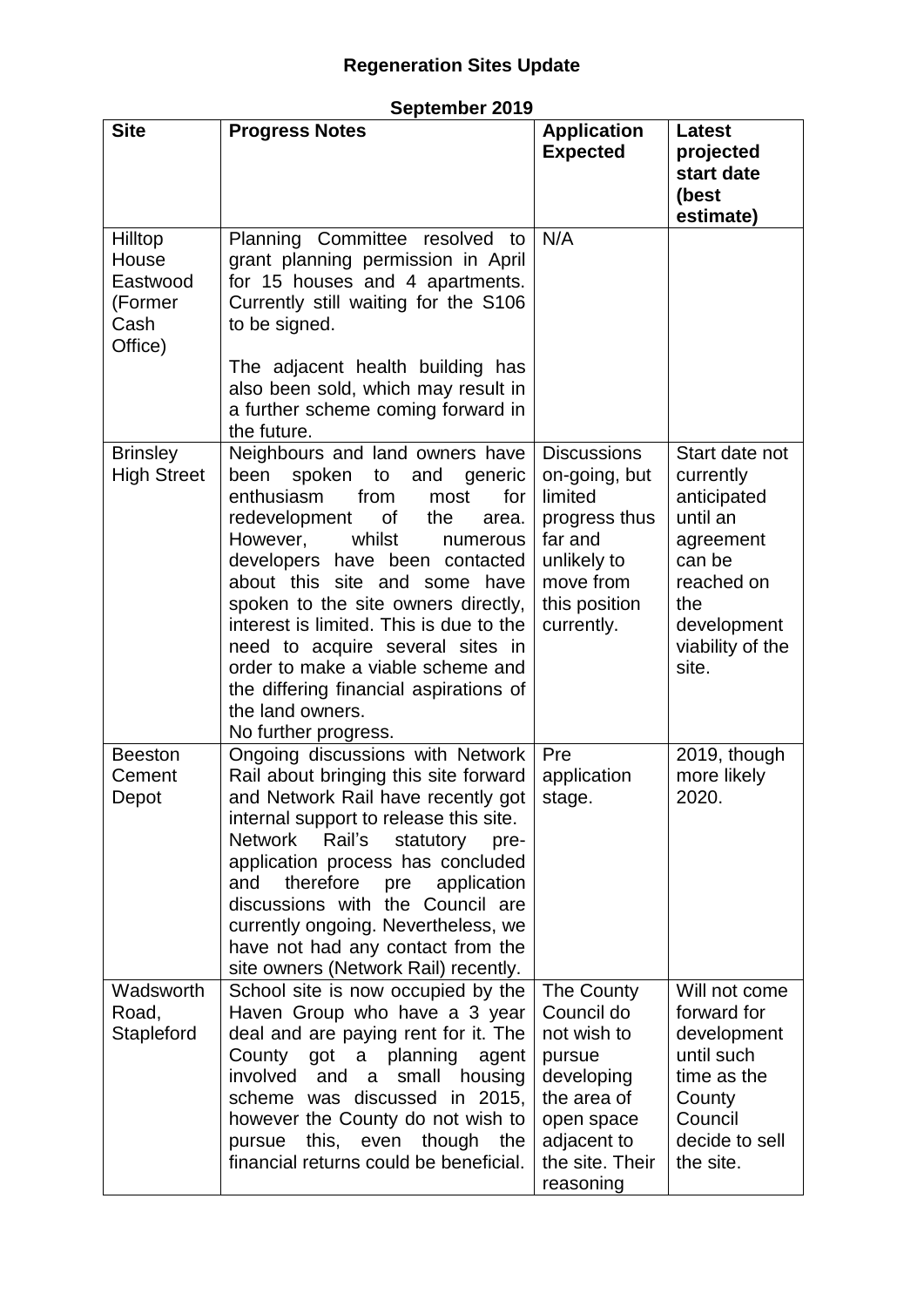| <b>Site</b>                 | <b>Progress Notes</b>                                                                                                                                                                                                                                    | <b>Application</b><br><b>Expected</b>                                                                                  | <b>Latest</b><br>projected<br>start date<br>(best<br>estimate)                                   |
|-----------------------------|----------------------------------------------------------------------------------------------------------------------------------------------------------------------------------------------------------------------------------------------------------|------------------------------------------------------------------------------------------------------------------------|--------------------------------------------------------------------------------------------------|
|                             |                                                                                                                                                                                                                                                          | being it is<br>used as<br>operational<br>school land.<br>Therefore,<br>this site is<br>unlikely to<br>move<br>forward. |                                                                                                  |
| Mushroom<br>Farm            | All relevant planning applications<br>have now been approved.<br>Further discharges of condition<br>details are being resolved.                                                                                                                          | N/A                                                                                                                    | Site finished<br>and just<br>finalising post<br>building<br>completion<br>conditions.            |
| <b>Boots</b>                | Work underway on access and<br>S106 discussions at an advanced<br>stage.                                                                                                                                                                                 | <b>Meetings</b><br>continue to<br>take place<br>during 2019<br>to progress<br>matters.                                 | 2019                                                                                             |
| Kimberley<br><b>Brewery</b> | It is anticipated that work on the<br>brewery yard part of the site has<br>commenced.<br>There is an additional scheme for<br>57<br>currently<br>under<br>houses<br>consideration.                                                                       | <b>Discussions</b><br>are on-going<br>with planning<br>about<br>developing<br>the wider site.                          | Construction<br>started on<br>part of site.<br>Start on the<br>remainder<br>anticipated<br>soon. |
| <b>Bartons</b>              | We are currently in the process of<br>considering<br>minor<br>$\mathsf{a}$<br>material<br>application and are<br>amendment<br>discharging conditions to allow for<br>development<br>to<br>commence<br>on<br>Phase 1 within the next couple of<br>months. | Resolved to<br>grant<br>planning<br>permission 29<br>houses (full)<br>and 221<br>outline.                              | September<br>2019                                                                                |
| <b>BBPK</b>                 | Sec 106 agreement has<br>been<br>signed so there is now no longer<br>any impediment to delivery and<br>construction on site.                                                                                                                             | Sec 106<br>agreement<br>has been<br>signed.                                                                            | The scheme<br>for 310<br>houses has<br>started<br>construction.                                  |
| Cemex<br>Concrete           | Outline<br>planning<br>application<br>approved for 20 dwellings.<br>Delivery timescales likely to depend                                                                                                                                                 | Approved.                                                                                                              | Summer-<br>Autumn 2019                                                                           |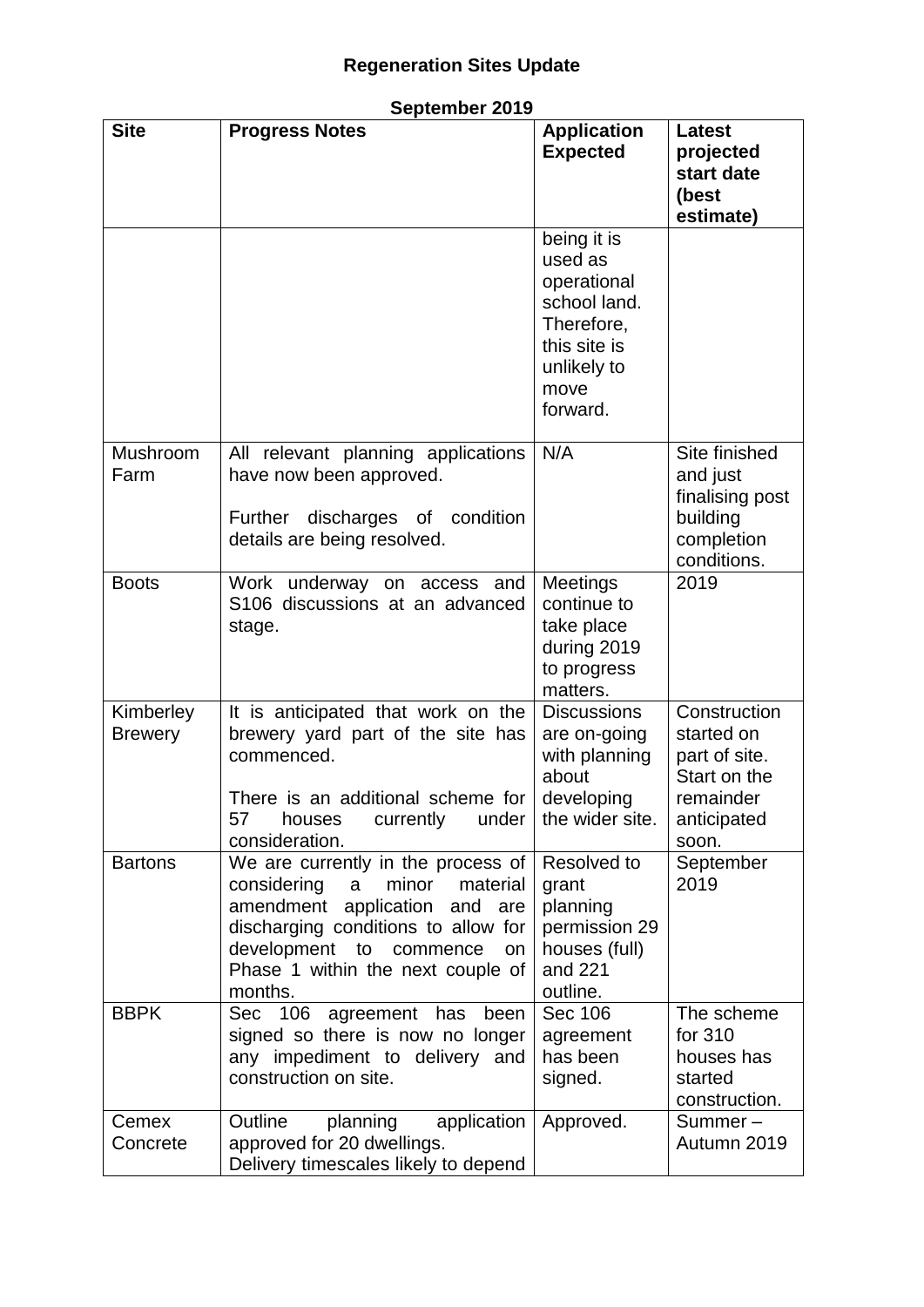### **September 2019**

| <b>Site</b>                             | <b>Progress Notes</b>                                                                                                                                                                                                                                                                                                                                                                | <b>Application</b><br><b>Expected</b>                                                                   | <b>Latest</b><br>projected<br>start date<br>(best<br>estimate) |
|-----------------------------------------|--------------------------------------------------------------------------------------------------------------------------------------------------------------------------------------------------------------------------------------------------------------------------------------------------------------------------------------------------------------------------------------|---------------------------------------------------------------------------------------------------------|----------------------------------------------------------------|
|                                         | the<br>for<br>programme<br>on<br>decommissioning of the depot and<br>submission of reserved matters.                                                                                                                                                                                                                                                                                 |                                                                                                         |                                                                |
| Eastwood<br>Road/<br>Maws Lane          | Discussions are on-going with the<br>land owner and planning agent to<br>try and bring forward both sites.<br>Topographical surveys have now<br>been carried out.<br>There are still some ownership<br>issues around the access to the<br>northern site that are slowly being<br>resolved. It is anticipated that early<br>draft plans will be submitted at<br>some point this year. | Pre<br>application<br>discussions<br>are on-going<br>and early<br>draft plans<br>expected this<br>year. | 2020                                                           |
| Dagfa<br>House<br>School                | Permission granted to<br>convert<br>Dagfa House school into student<br>accommodation.<br>Various<br>changes<br>proposed<br>following the submission of Non<br><b>Material Amendments.</b>                                                                                                                                                                                            | Application<br>approved.                                                                                | Under<br>construction                                          |
| Former<br><b>Myfords</b><br><b>Site</b> | The planning application for 47<br>houses has now been approved<br>(following the signing of a S106<br>agreement).<br>A scheme for a care home has also<br>been granted planning permission.                                                                                                                                                                                         | Housing<br>scheme<br>approved.                                                                          | Construction<br>started on<br>site.                            |
| Walker<br><b>Street</b><br>Eastwood     | Discussions taking place to try and<br>ensure there is no impediment to<br>delivery including utilising available<br>resources for a traffic survey and<br>access work. The Regeneration<br>Manger<br>Head<br>οf<br>and<br>Neighbourhoods<br>and<br>Prosperity<br>liaised with the County<br>have<br>Council over this issue.                                                        | Detailed<br>scheme<br>expected<br>2019.                                                                 | Autumn 2019                                                    |